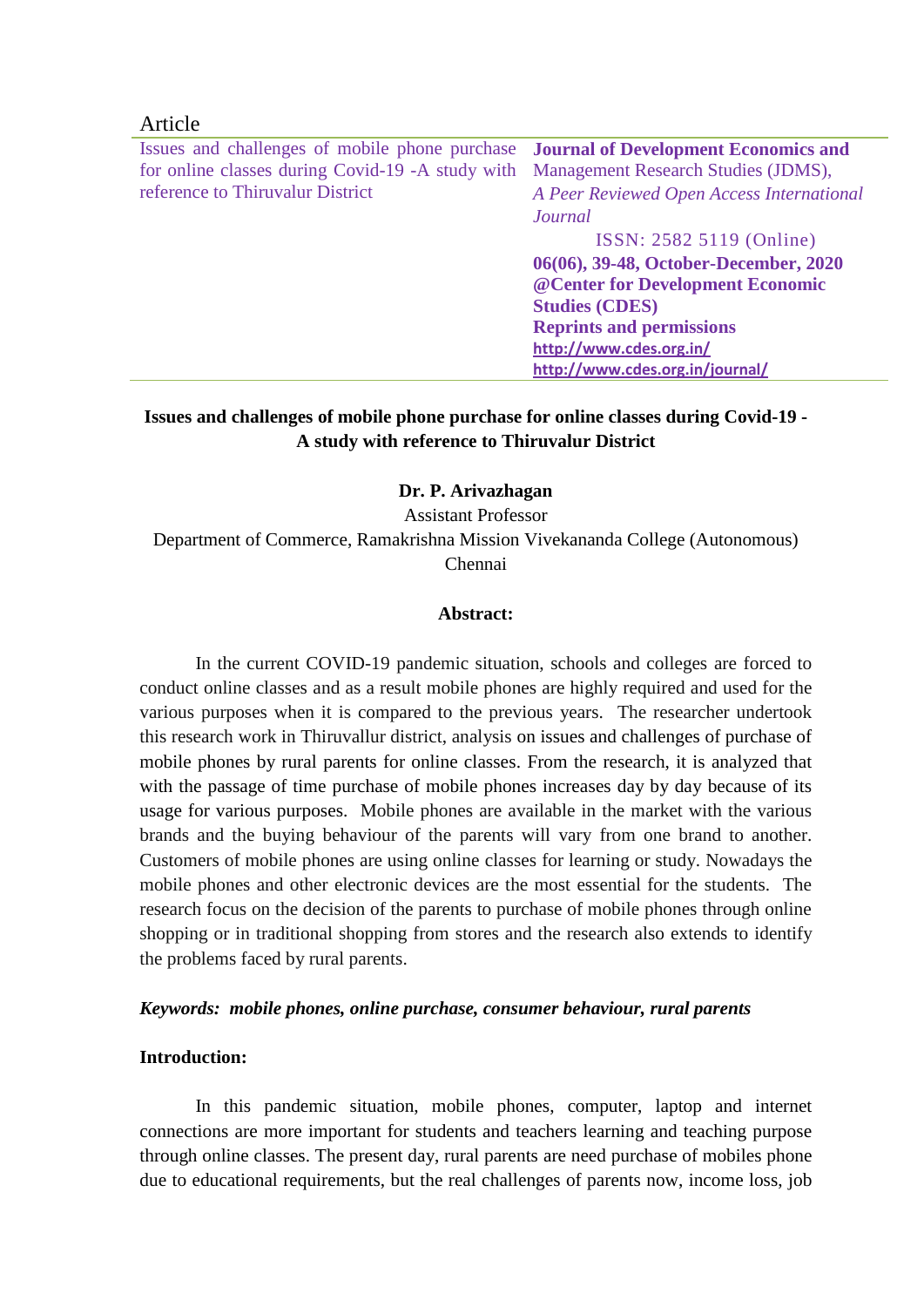loss due to covid-19 situation. The behaviour of parents is influenced by many important factors such as cultural, economic, social, personal, physical and psychological factors. This research study is intended to focus a study on issues and challenges on purchase of mobile phones by rural parents for online classes during covid-19- with reference to Thiruvalur district. The researcher has to identify real problems of the parents and challenges during this period to buy a mobile phone. In general, rural area people giving more importance of family expenditure such as food, education, provision, rent, electricity bill, TV cable repayment of loan etc., the study of buying behaviour examines how rural parent's deals make decision in spending their available resources, time, and money. In these days, mobile phone has been exceptionally required for specially study purpose in much area of Tamil Nadu. The research is to analyses about parental behavior and problems regarding where mobile phones to purchase, how to arrange money, when to purchase and what types of mobile to be purchase. The researcher has prepared a questionnaire based on the fundamental requirement of the rural people and living standard during pandemic conditions.

### **Challenges of rural area in India**

The government has suggested for taking online class to the schools and colleges, in India. Teachers and students in villages are becoming more accepting towards digital means of learning, but the infrastructural facilities there have not developed fully to become at par with what online learning require. Steady flow of electricity and lack of high speed internet still pose major problems for the rural population. When it comes to Online Education or rural population is not completely equipped with utilities like fast internet, uninterrupted power supply and electronic devices. There have been improvements regarding basic infrastructural facilities but many rural areas in India are still grappling with these challenges to make education completely digital or online.

#### **Issues in Availability of Technological devices**

While we look at the domain of digital learning, it is imperative to consider the availability of the right devices to every student for accessing digital content. Not a lot of people in rural India have access to personal laptops or computers, and phone screens are not conducive to long learning hours. Also, data packs and their costs can be a big deterrent both for teachers as well as learners, especially for live classes. Many students either don't have personal laptops/smart phones or they are available for a limited time. Hence, the learning remains restricted with the limited availability of technological devices.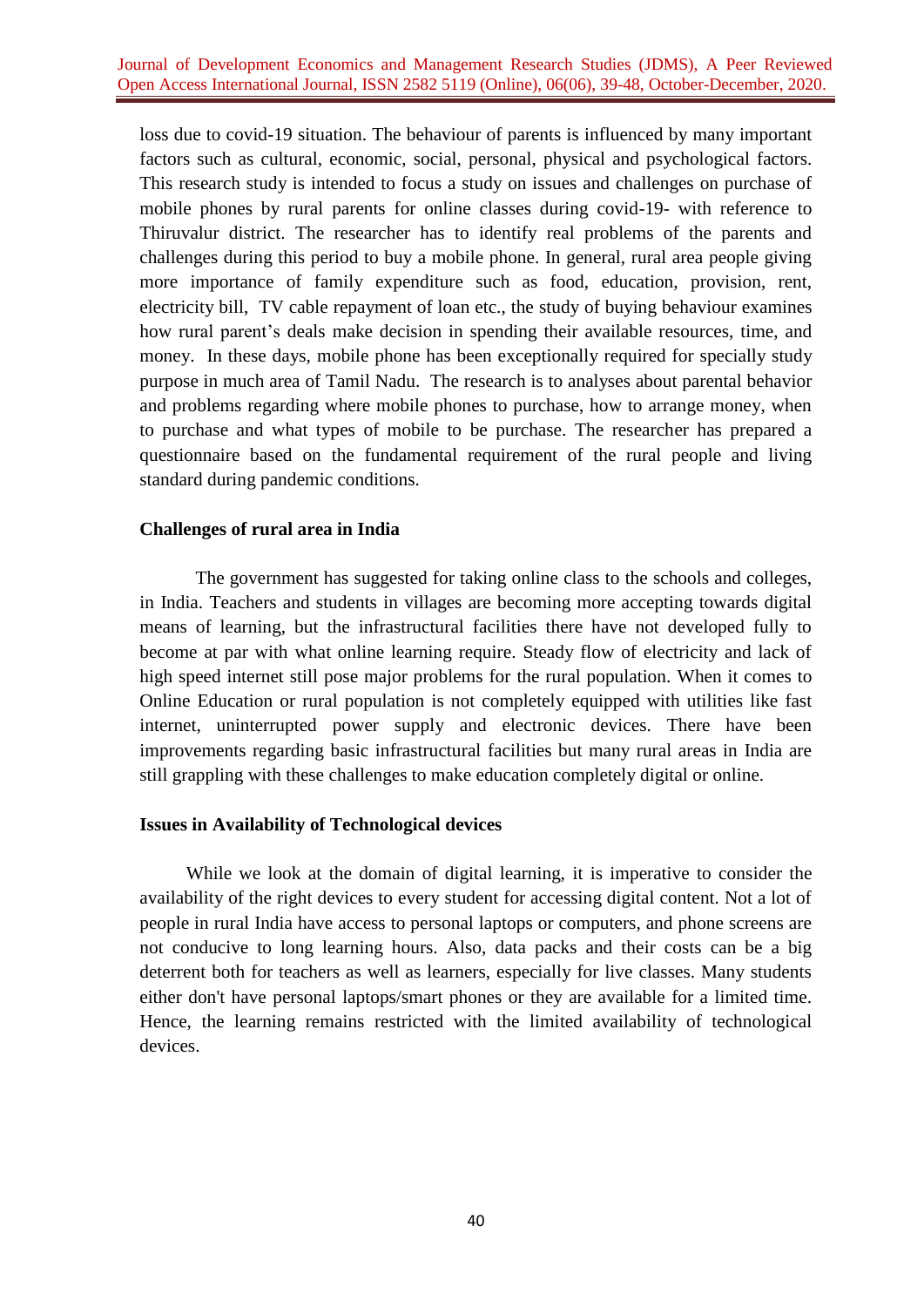# **Objectives of the study:**

The objectives of this study are: To analysis on issues and challenges of purchase of mobile phones by rural parents for online classes; To examine the need recognition of purchase of mobile phones; and To offer valid suggestions and recommendations.

### **Factors influencing purchase of mobile phone**

In the purchase of mobile phones, there are many factors involve that have influence on consumer behavior. Behavior of consumer is a complex mixtures of so many factors such as social, culture, education, race, personality, environment and resources availability. The research intentionally focused to study about the purchase behaviour of parents at current situation. In the present situation, that is Covid -19 rural parents have no job and no regular income, during this situation parents are highly forced to manage the family as well as to fulfill the requirement of the family needs.

# **Need and importance of the study**

The primary reason for this study is about, mobile phones are convenient to use at any time of the day in any location or situation. Mobile phones are considered as an important mode of communication. In their current state, they are viewed as the most convenient and accessible method to contact people. Conversely, although mobile phones are very beneficial to society and the everyday life of an individual there are a number of disadvantages to the use of mobile phones. There are many parts of a mobile phone that are unnecessary and do not add to the usefulness of the widget.

# **Research methodology:**

**Type of Research**: This study was conducted to know the factors involved purchase of mobile phones during this current situation. This study was designed as fact finding research i.e., **Descriptive Research** method based on primary data.

**Sample Size**: To select the respondents, convenience sampling method was used and a total of 300 Respondents were contacted.

**Sampling method:** Simple Random Method

**Type of questionnaire**: Structured Questionnaire

# **Data Collection:**

The questionnaire was designed to collect the primary data and further to analyze the data and how consumers behave against the importance of price, income, convenience, trust, loyalty when they purchase of mobile through online or nearest stores. The questionnaire was divided on demographics and other behavioral factors that are influenced with purchase.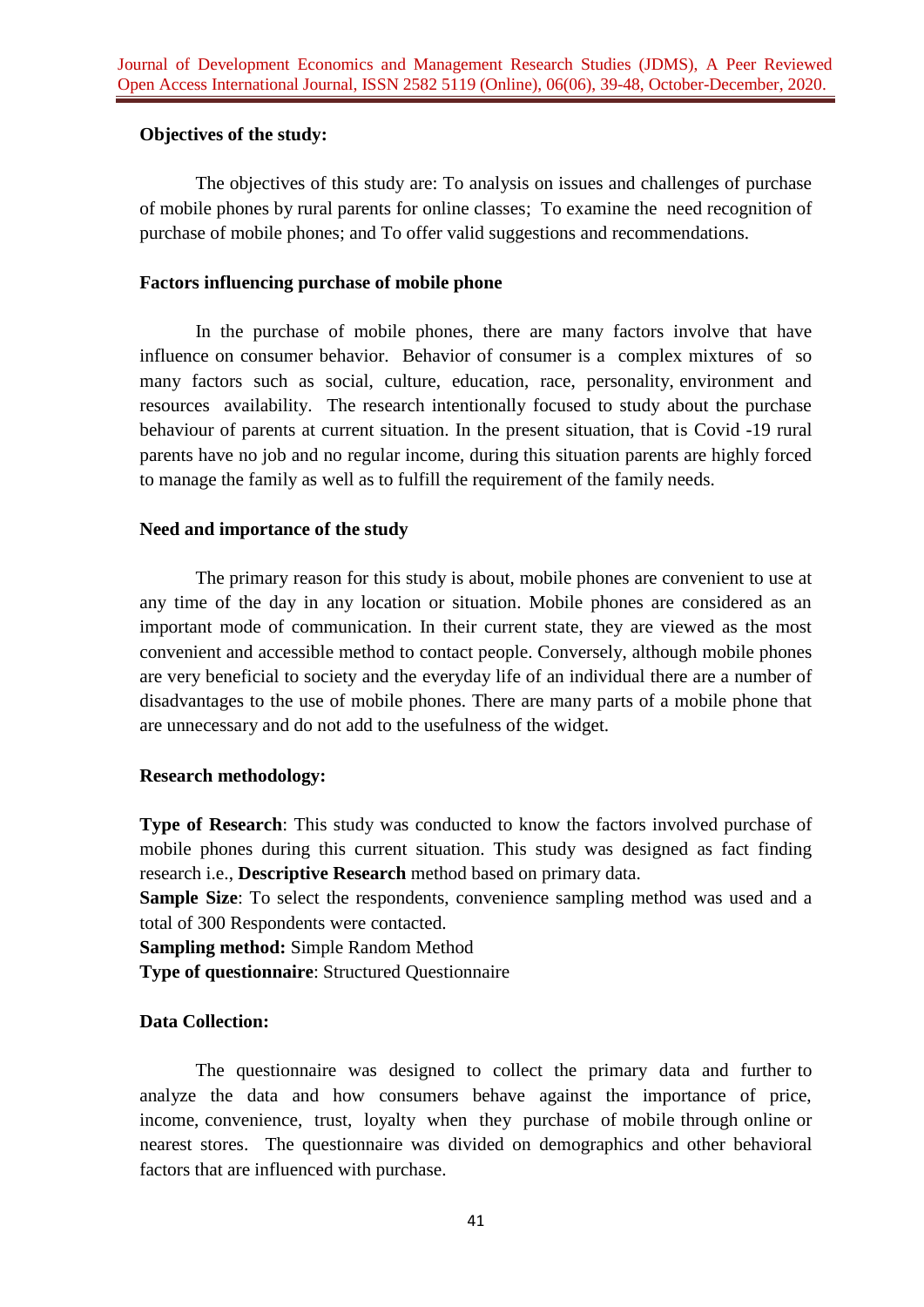# **Data Analysis:**

Data analyses with percentage analysis and descriptive statistical tools were applied with SPSS for data analysis.

**Area of the study:** Thiruvallur district – 10 villages from 2 blocks Poonamalle and Ambatur.

**Limitations of the study:** sample size is only 300 respondents, convenience sampling methods is applied.

# **Data Analysis and Findings of the study**

| Gender                     | <b>Frequency</b> | Percentage |
|----------------------------|------------------|------------|
| Male                       | 222              | 74%        |
| Female                     | 78               | 26%        |
| <b>Total</b>               | 300              | 100        |
| Age in years               |                  |            |
| 25-35 years                | 81               | 27%        |
| 36-45 years                | 105              | 35%        |
| $46-55$ years              | 45               | 15%        |
| 56-65 years                | 45               | 15%        |
| Above 66 years             | 24               | 08%        |
| <b>Total</b>               | 300              | 100        |
| <b>Occupational status</b> |                  |            |
| Self employed              | 33               | 11%        |
| Agriculture labour         | 96               | 32%        |
| Salaried-government        | 54               | 18%        |
| Salaried - private         | 60               | 20%        |
| Daily labour (coolie)      | 30               | 10%        |
| Unemployed                 | 27               | 9%         |
| <b>Total</b>               | 300              | 100        |
| <b>Educational status</b>  |                  |            |
| No formal Education        | 30               | 10%        |
| $10th$ standard            | 90               | 30%        |
| $12th$ standard            | 60               | 20%        |
| UG degree                  | 66               | 22%        |
| PG Degree                  | 36               | 12%        |
| professional               | 18               | 6%         |
| <b>Total</b>               | 300              | 100        |
| Size of the family members |                  |            |

# **Table 1: Demographic Analysis**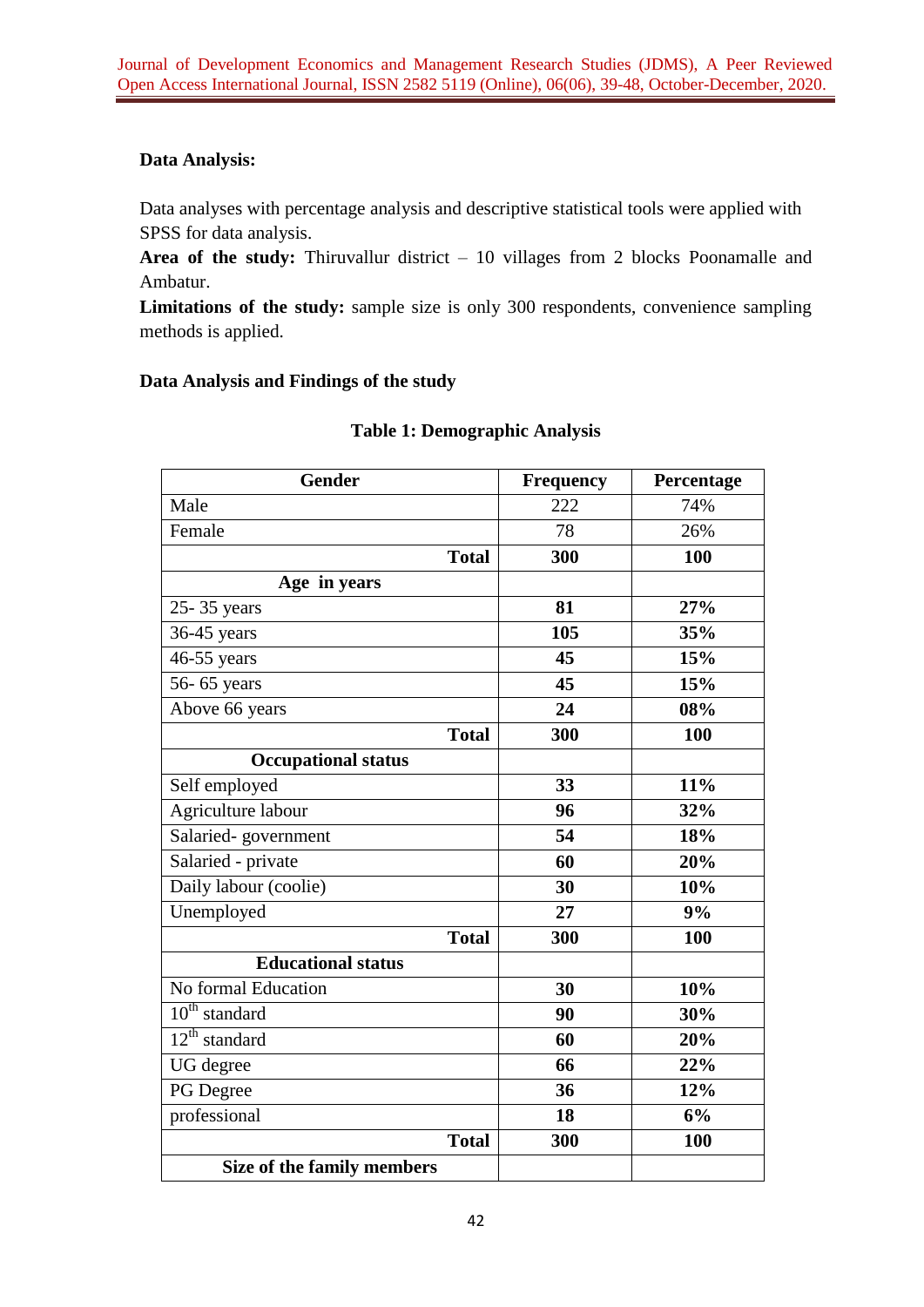| 1-3 members                       | 105        | 35%        |
|-----------------------------------|------------|------------|
| 4-5 members                       | <b>120</b> | 40%        |
| 6 and above members               | 75         | 25%        |
| <b>Total</b>                      | 300        | 100        |
| Monthly income of the family (Rs) |            |            |
| Less than 7000                    | 30         | 10%        |
| 7001 - 15000                      | 63         | 21%        |
| 15001-30000                       | 108        | 36%        |
| 30001-40000                       | 69         | 23%        |
| Above 40000                       | 30         | 10%        |
| <b>Total</b>                      | 300        | <b>100</b> |
| <b>House Type</b>                 |            |            |
| Own house                         | 165        | 55%        |
| Rental house                      | 105        | 35%        |
| Leased house                      | 30         | 10%        |
| <b>Total</b>                      | 300        | <b>100</b> |

**From the** 

G

The above table shows that 74 % of the respondents are male and 26% of the respondents are female. 2/3 rd of the respondents are male in the research area.

- $\triangleright$  Age: The above table indicates that 27% of the respondents comes under less than 25-35 years of age, 35% of the respondents belongs to 36-45 years, 15% each of the respondents are in the age group of 46-55 years and 56-65 years , only 8% of the of the respondents belongs to 66 years and above.
- $\triangleright$  Occupational status: It can be found from the occupational status of the respondents that 32% of the respondents are farmer and agriculture category, 20% of the employees in private sector work, 18% are employees in government services, , 11% are self employed, 10% of them working in daily labour work and only 9% of them unemployed category.
- $\triangleright$  Educational status: from the above table depicts that the educational status of the respondents 30% belong to  $10<sup>th</sup>$  standard, 22% belongs to degree level qualification, 20% of them in the  $12<sup>th</sup>$  standard, 12% of them post graduates degree, 10% of the no formal education and only 9% belong to professional qualification.
- $\triangleright$  Size of the family members: The above table clearly shows that 35% of the respondents are having 1-3 members in their family, 40% of the respondents are having 4-5 members in their family and 25% of the respondents are having above 6 members in their family.
- $\triangleright$  Family Income of the rural parents, it is observed from the above table shows that 10% of the respondent's family income is below Rs. 7000, 21% of the respondent's family income is Rs. 7001 to Rs. 15000, 36% of the respondent's family income is Rs. 15001 to Rs. 30000, 23% of the respondent's family income is Rs. 30001 to Rs. 40000, 10% of the respondent's family income is Rs. 40000 and above.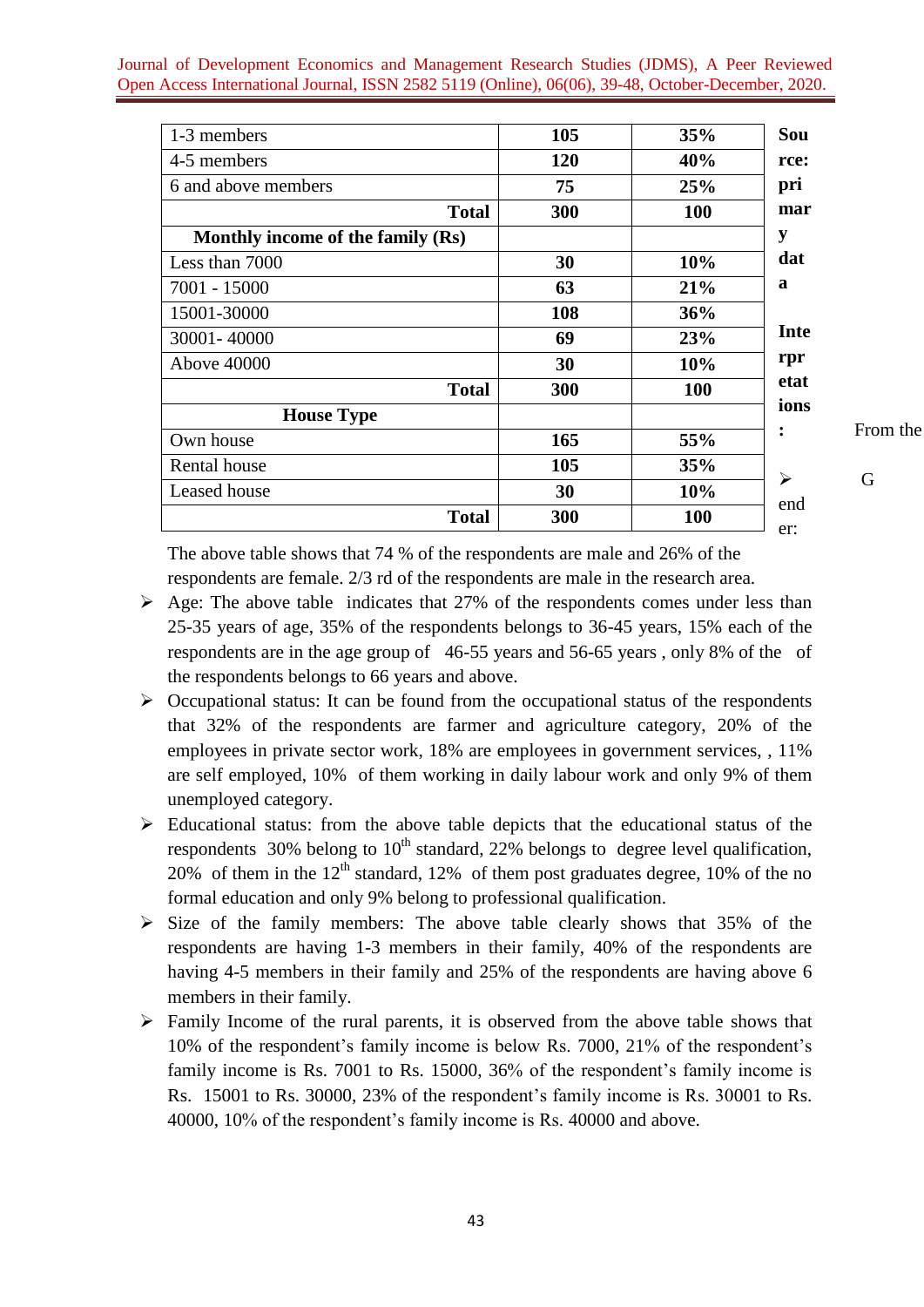$\triangleright$  From the table we understand that, house type of rural parents is that 55% of them having own house in different types, 35% of them belonging rental house and 10 % of the respondents living leased houses in the research area.

| Price Range of mobile phones (smart) in ₹ | <b>Frequency</b> | <b>Percentage</b> |
|-------------------------------------------|------------------|-------------------|
| Price range between Rs.5000-7000          | 75               | 25%               |
| Price range between Rs. 7000-9000         | 90               | 30%               |
| Price range between Rs.9000-15000         | 66               | 22%               |
| Price range between Rs. 15000-20000       | 39               | 13%               |
| <b>Above 20000</b>                        | 30               | 10%               |
|                                           | 300<br>Total     | 100               |

# **Table 2: Price Range of mobile phones (smart) in Rs.**

# **Source: primary data**

### **Interpretations**

The above table shows that, the price range of mobile phones chosen by the rural parents for their children online class purpose, 30% of them decide to purchase price of mobiles between Rs.7000- 9000, 25% of their price range between Rs.5000-7000, 22% of the price rage 9000-15000,13% of the respondents price between Rs.15000-20000 and only 10% of the respondent price range is above Rs. 20000.

### **Table 3: Brand Preferences on Mobile Phone Purchase by the Respondents**

| Brand preference on mobile phone | <b>Frequency</b> | Percentage |
|----------------------------------|------------------|------------|
| <b>Nokia</b>                     | 30               | 10%        |
| LG                               | 33               | 11%        |
| <b>Samsung</b>                   | 96               | 32%        |
| <b>Motorola</b>                  | 60               | 20%        |
| <b>Redmi</b>                     | 45               | 15%        |
| <b>Others</b>                    | 54               | 18%        |
| <b>Total</b>                     | 300              | 100        |

**Source: primary data**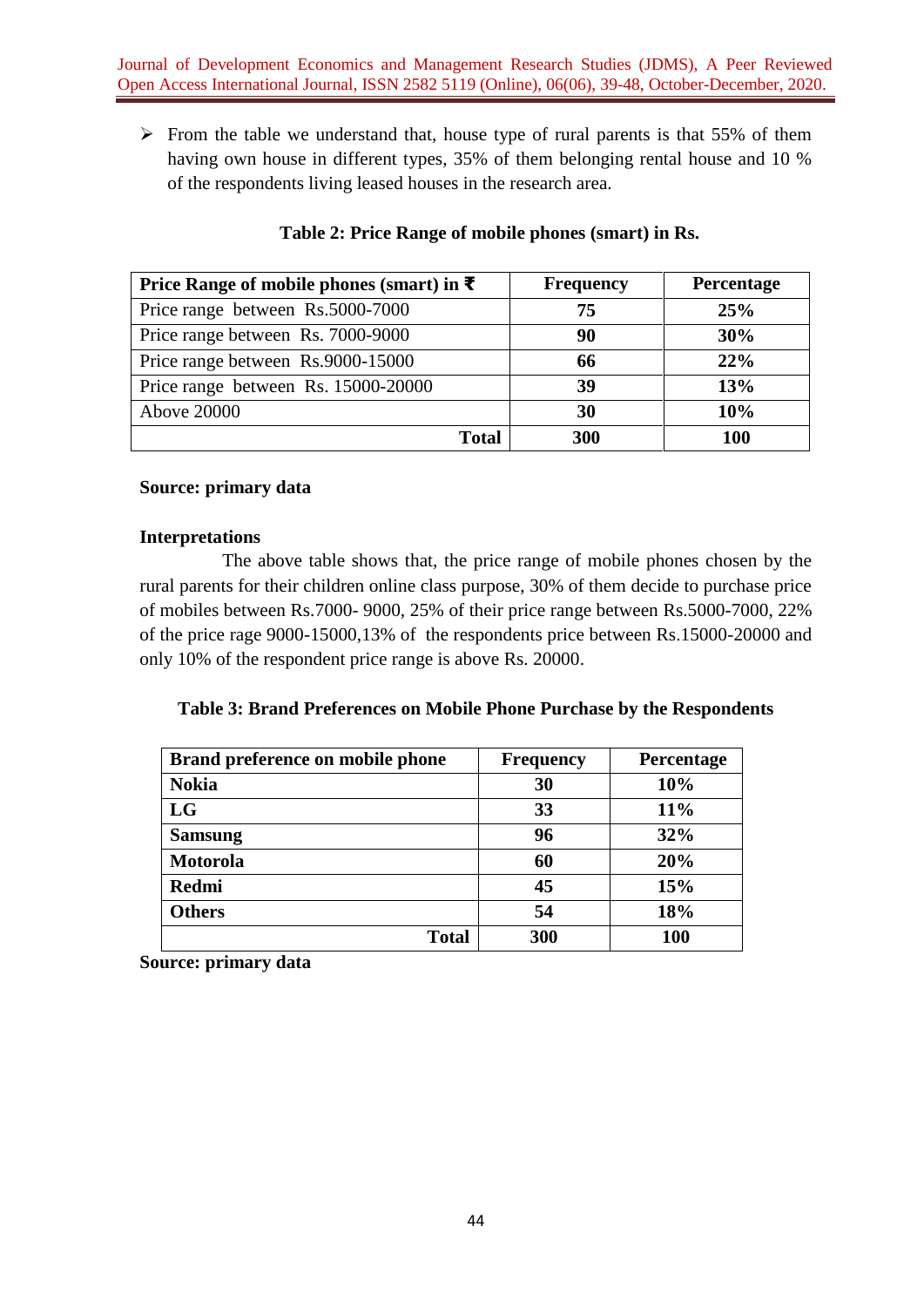

**Interpretations:**From the table we infer that, the brand preference mobiles selected by the respondents is, 32% of them have preferred Samsung mobiles, 20 % of them preferred Motorola mobiles, 15% of them chosen Redmi mobiles, 11% of the rural parents prefer LG mobiles, 10 % of them prefer Nokia mobile and 18% of them belongs to other category of mobile. They are not decided to buy particular brand mobiles.

|  |  |  |  | Table 4: Payment option for purchase of mobile phones: |  |
|--|--|--|--|--------------------------------------------------------|--|
|--|--|--|--|--------------------------------------------------------|--|

| <b>Payment options</b> | <b>Frequency</b> | Percentage |  |
|------------------------|------------------|------------|--|
| <b>Ready cash</b>      | 90               | 30%        |  |
| <b>EMI</b>             | 60               | 20%        |  |
| <b>Credit card</b>     | 84               | 28%        |  |
| Debit card             | o                | 22%        |  |
| <b>Total</b>           | 300              | <b>100</b> |  |

**Source: primary data**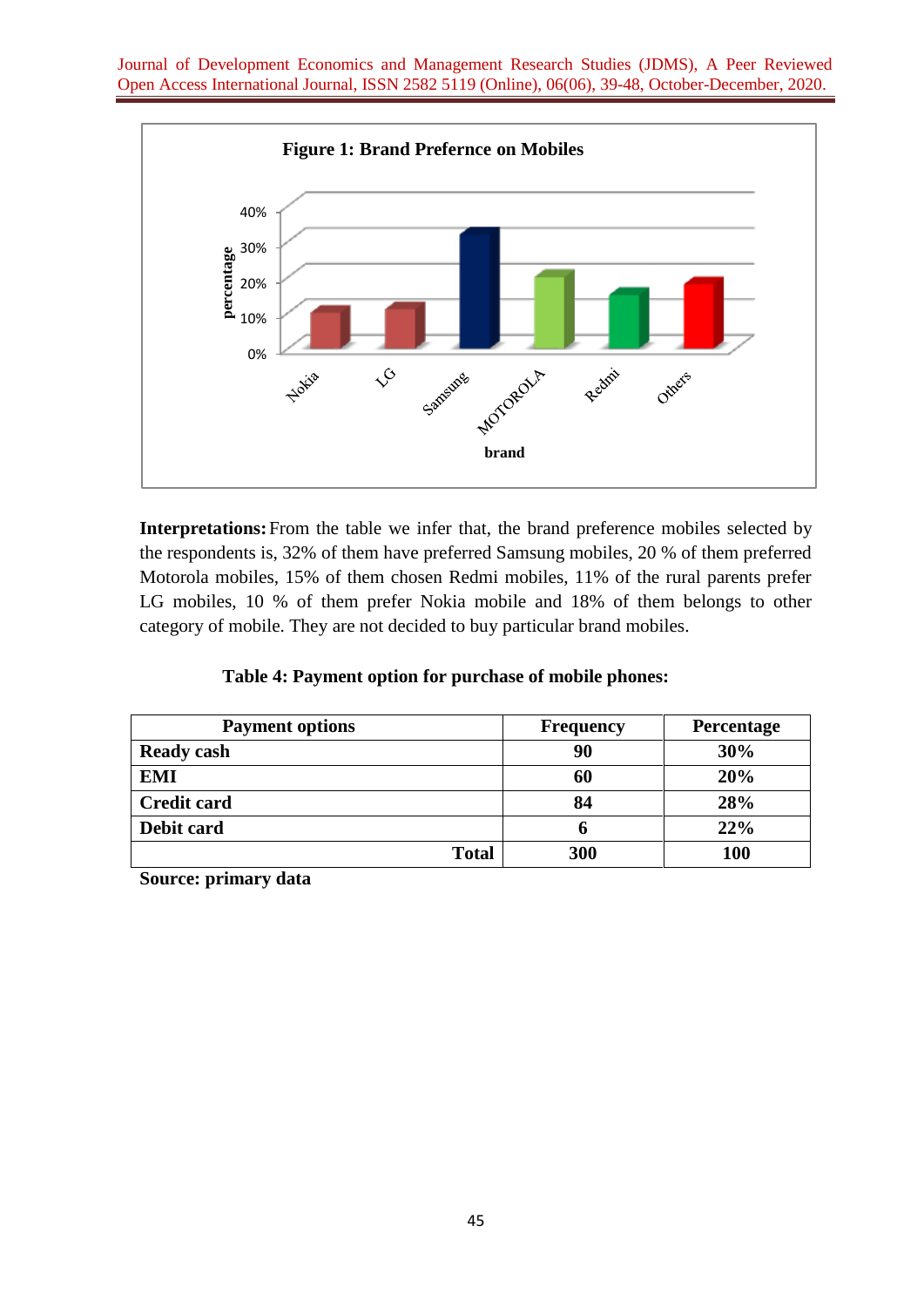

#### **Interpretations:**

From the above table explain about payment options of rural parent purchase of mobile phones, 30% of their payment option is ready cash, 28% of the category belongs to credit card options, 22% of the parents using debit card payment method and 20 of them required EMI payment system.

# **INFLUENCE OF DEMOGRAPHICS FACTORS IN THE NEED RECONGNITION OF MOBILE PHONES**

### **Chi- Square Test:**

**H0**: There is no significant association between demographic factors of the respondents and their need recognition of mobile phones

| Demographic<br><b>Factors</b> | <b>NEED RECOGNITION OF MOBILE PHONE</b> |               |             |               |              |               | <b>Statistical</b><br><b>Inference</b> |                   |
|-------------------------------|-----------------------------------------|---------------|-------------|---------------|--------------|---------------|----------------------------------------|-------------------|
|                               | <b>More</b>                             | $\frac{0}{0}$ | <b>Less</b> | $\frac{0}{0}$ | <b>Total</b> | $\frac{0}{0}$ | $Chi -$<br>square<br>value             | P<br><b>Value</b> |
|                               |                                         | <b>Gender</b> |             |               |              |               |                                        |                   |
| Male                          | 113                                     | 70.62         | 96          | 68.57         | 209          | 69.67         |                                        |                   |
| Female                        | 47                                      | 29.38         | 44          | 31.43         | 91           | 30.33         | 0.22                                   | .879**            |
| <b>Total</b>                  | 160                                     |               | 140         |               | 300          | 100           |                                        |                   |
| Age in years                  |                                         |               |             |               |              |               |                                        |                   |
| 25-35 years                   | 32                                      | 20            | 26          | 19            | 58           | 19.33         | 0.736                                  | $0.821**$         |
| 36-45 years                   | 56                                      | 35            | 48          | 34            | 104          | 34.67         |                                        |                   |
| 46-55 years                   | 48                                      | 30            | 45          | 32            | 93           | 31            |                                        |                   |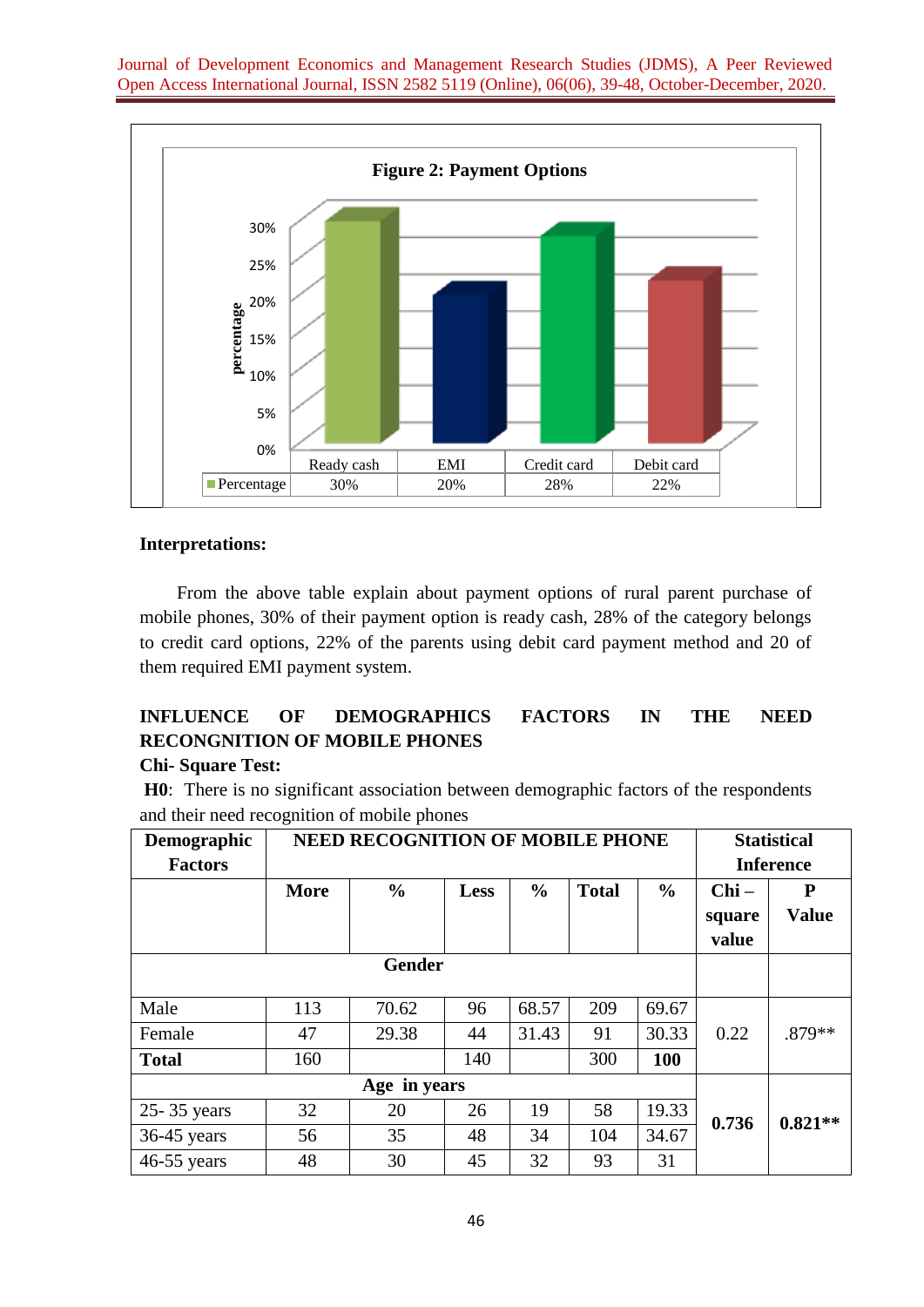| 56-65 years                       | 16  | 10                         | 18  | 13             | 34  | 11.33 |       |           |
|-----------------------------------|-----|----------------------------|-----|----------------|-----|-------|-------|-----------|
| Above 66 years                    | 8   | 5                          | 3   | $\overline{2}$ | 11  | 3.67  |       |           |
| <b>Total</b>                      | 160 |                            | 140 |                | 300 | 100   |       |           |
|                                   |     | <b>Occupational status</b> |     |                |     |       |       |           |
| Self employed                     | 16  | 10                         | 12  | 9              | 28  | 9.33  |       |           |
| business                          | 19  | 12                         | 15  | 11             | 34  | 11.33 |       |           |
| Salaried-                         | 24  | 15                         | 20  | 14             | 44  | 14.67 |       |           |
| government                        |     |                            |     |                |     |       |       |           |
| Salaried -                        | 61  | 38                         | 49  | 35             | 110 | 36.67 | 3.698 | .0558**   |
| private                           |     |                            |     |                |     |       |       |           |
| Daily labour                      | 35  | 22                         | 30  | 21             | 65  | 21.67 |       |           |
| (coolie)                          |     |                            |     |                |     |       |       |           |
| unemployed                        | 5   | 3                          | 14  | 10             | 19  | 6.33  |       |           |
| <b>Total</b>                      | 160 |                            | 140 |                | 300 | 100   |       |           |
|                                   |     | <b>Educational status</b>  |     |                |     |       |       |           |
| No formal                         | 10  | 6                          | 4   | 3              | 14  | 4.67  |       |           |
| Education                         |     |                            |     |                |     |       |       |           |
| $10^{th}$ standard                | 24  | 15                         | 21  | 15             | 45  | 15    |       |           |
| $12th$ standard                   | 30  | 19                         | 25  | 18             | 55  | 18.33 | 2.221 | $0.637**$ |
| UG degree                         | 40  | 25                         | 43  | 31             | 83  | 27.66 |       |           |
| PG Degree                         | 35  | 22                         | 35  | 25             | 70  | 23.33 |       |           |
| professional                      | 21  | 13                         | 12  | 8              | 33  | 11    |       |           |
| <b>Total</b>                      | 160 |                            | 140 |                | 300 | 100   |       |           |
|                                   |     | Size of the family members |     |                |     |       |       |           |
| 1-3 members                       | 56  | 35                         | 49  | 35             | 105 | 35    |       |           |
| 4-5 members                       | 64  | 40                         | 56  | 40             | 120 | 140   | 1.235 | $0.969**$ |
| 6 and above                       | 40  | 25                         | 35  | 25             | 75  | 25    |       |           |
| members                           |     |                            |     |                |     |       |       |           |
| <b>Total</b>                      | 160 |                            | 140 |                | 300 | 100   |       |           |
| Monthly income of the family (Rs) |     |                            |     |                |     |       |       |           |
| Less than 7000                    | 40  | 25                         | 30  | 21.42          | 70  | 23.33 |       |           |
| 7000 - 15000                      | 60  | 37.5                       | 55  | 39.28          | 115 | 38.33 |       |           |
| 15000-20000                       | 26  | 16.25                      | 22  | 15.71          | 48  | 16    |       | $0.819**$ |
| 30000-40000                       | 24  | 15                         | 20  | 14.28          | 44  | 14.67 | 2.226 |           |
| Above 40000                       | 10  | 6.25                       | 13  | 9.28           | 23  | 7.67  |       |           |
| <b>Total</b>                      | 160 |                            | 140 |                | 300 | 100   |       |           |

\*Significant \*\* Not significant

From the above chi- square table, it is observed that, there is no significant relationship between gender, age occupational status, educational qualification, size of the family members, income of the family (monthly) of the respondents and their need recognition for purchase of mobile phone. Hence hypothesis  $(H_0)$  is accepted. Further it is